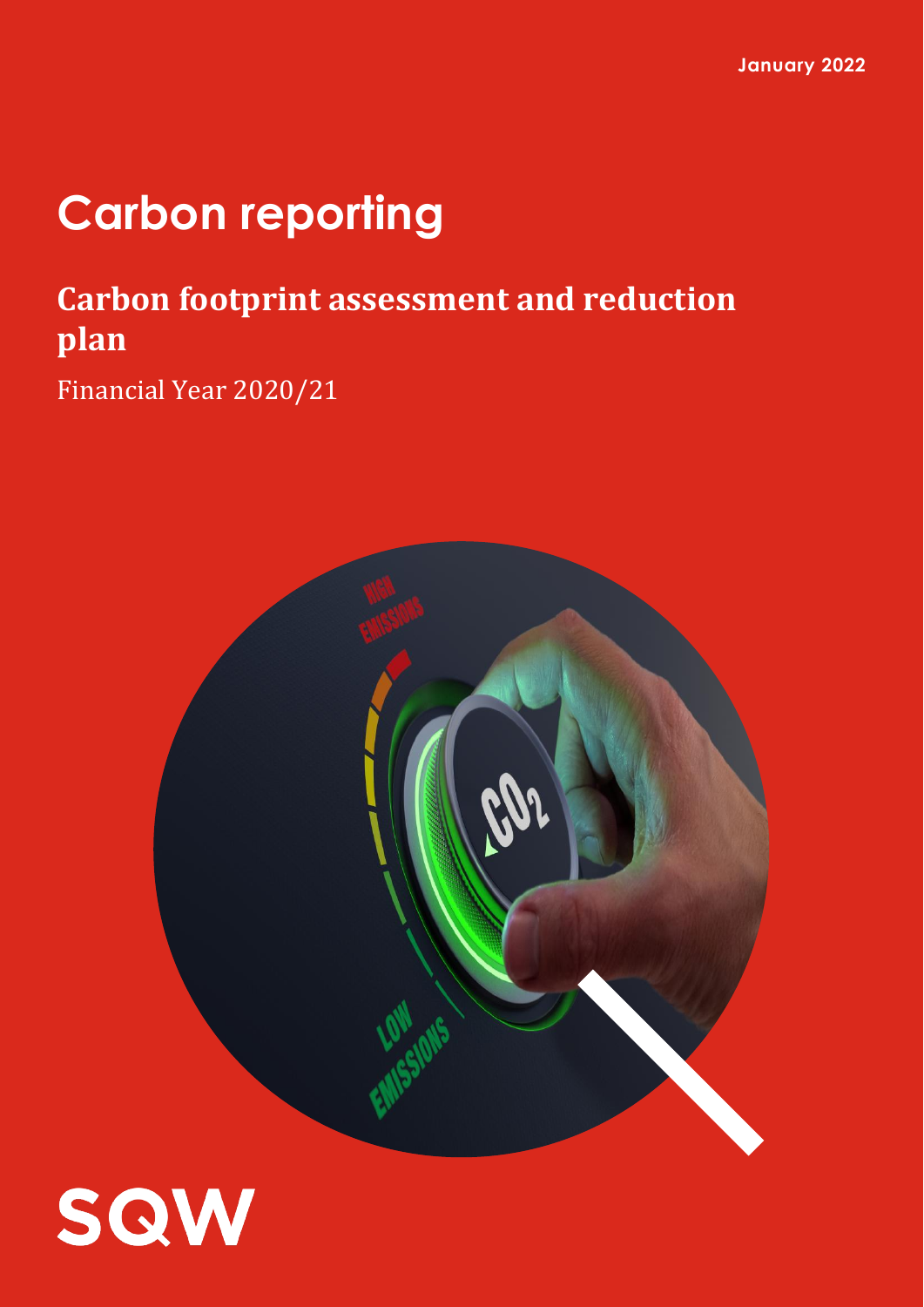## **Contents**

#### **Declaration and Sign Off**

This Carbon Reduction Plan has been completed in accordance with PPN 06/21 and associated guidance and reporting standard for Carbon Reduction Plans.

To the best of our knowledge, emissions have been reported and recorded in accordance with the published reporting standard for Carbon Reduction Plans and the GHG Reporting Protocol corporate standard and uses the appropriate Government emission conversion factors for greenhouse gas company reporting. Scope 1 and Scope 2 emissions have been reported in accordance with SECR requirements, and the required subset of Scope 3 emissions have been reported in accordance with the published reporting standard for Carbon Reduction Plans and the Corporate Value Chain (Scope 3) Standard.

This Carbon Reduction Plan has been reviewed and signed off by SQW's Management Board.

 $\mathbb{Z}/\mathbb{Z}$ 

Signed: ……… ………………………………………………………………………………………

Date: 25/01/2022

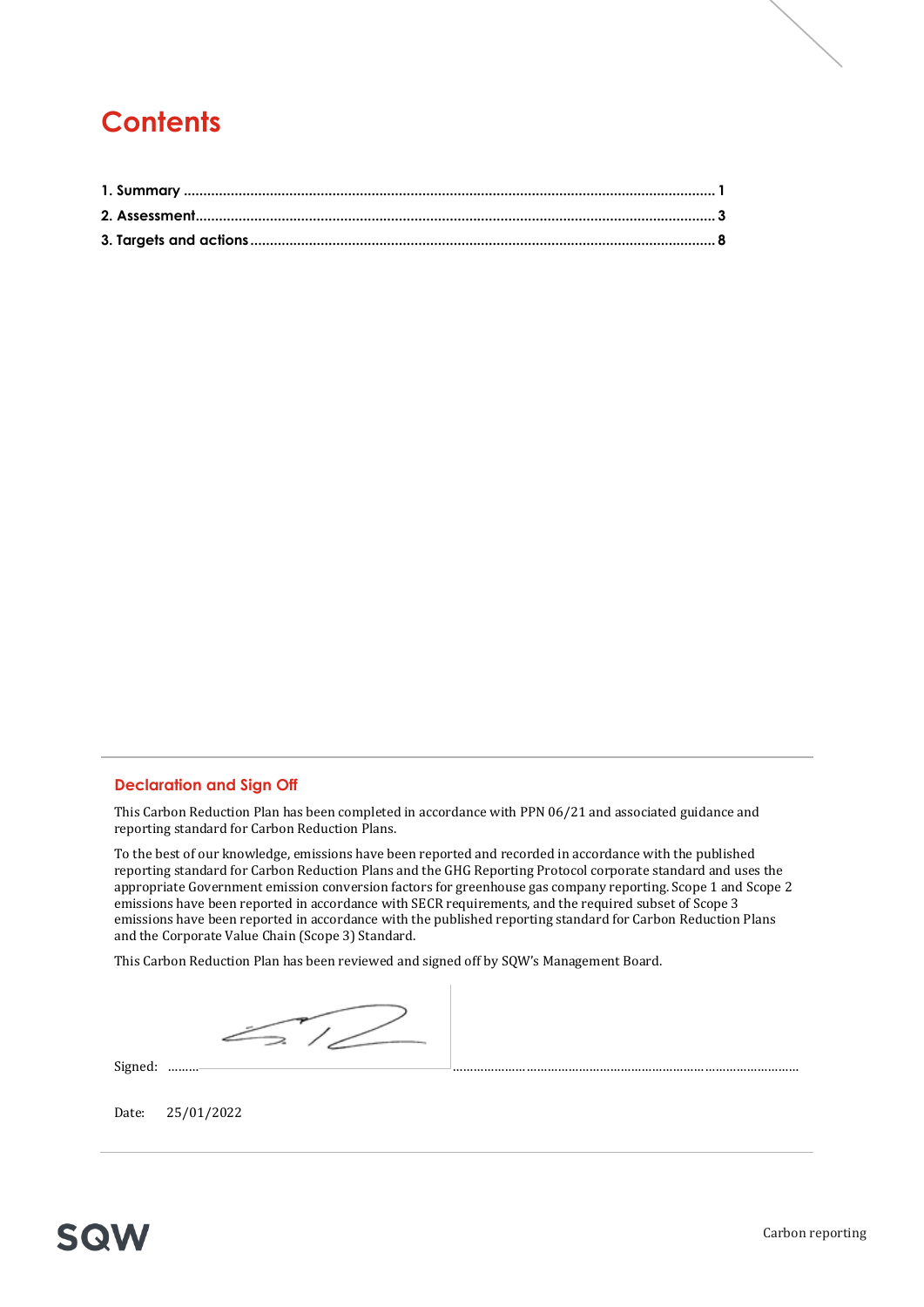## <span id="page-2-0"></span>**1. Summary**

#### **Commitment to net zero and being carbon neutral**

- **1.1 SQW is committed to being a net zero company by 2030**, which means that we will reduce our emissions as far as is practical and offset the remaining emissions. This report sets out a baseline assessment of carbon emissions for 2020/21 and the actions that we will implement going forward.
- **1.2 SQW was carbon neutral for 2020/21** by offsetting our carbon emissions. The year 2020/21 was an unusual year, with very limited business travel and commuting, though a high level of homeworking. We will therefore continue to monitor our emissions as new working patterns evolve. Inherently, SQW is a relatively low emissions consultancy business.

#### **Baseline and latest emissions**

**1.3** [Table 1-1](#page-2-1) summarises the carbon emissions for 2020/21, representing both our baseline and latest carbon footprint. This shows **total emissions of 35.4 tCO2e** (tonnes of carbon dioxide emissions) across SQW's operations, equating to 0.8 tCO2e per employee. We have paid to offset these emissions, and so **for 2020/21 we were carbon neutral**. Given the unusual context of 2020/21, we expect emissions to fluctuate in the short-term as new working arrangements are established.

| Table 1-1. SQ W Carbon emissions for 2020/21 (baseline reporting)                                                                                                                                                                                                                                            |                                                       |                         |
|--------------------------------------------------------------------------------------------------------------------------------------------------------------------------------------------------------------------------------------------------------------------------------------------------------------|-------------------------------------------------------|-------------------------|
| <b>Emissions categories and what is included</b>                                                                                                                                                                                                                                                             |                                                       | <b>Emissions, tCO2e</b> |
| Scope 1:<br>We lease our office space and have no control of heating. We have no<br>company cars. Therefore, there are no emissions associated with Scope 1                                                                                                                                                  |                                                       | 0.0                     |
| Scope 2:<br>Purchase of electricity and heating for offices                                                                                                                                                                                                                                                  |                                                       | 8.3                     |
| Scope 3:<br>Purchases, incl. the upstream transportation and distribution<br>Transmission/distribution losses from purchase of electricity<br>Waste generated in operations<br>Business travel (incl. hotel stays)<br><b>Employee commuting</b><br>Homeworking<br>Downstream transportation and distribution | 2.8<br>0.4<br>$0.0*$<br>0.1<br>0.1<br>23.6<br>$0.0**$ | 27.1                    |
| <b>Total for 2020/21</b>                                                                                                                                                                                                                                                                                     |                                                       | 35.4                    |
| Intensity ratio: carbon emissions per FTE                                                                                                                                                                                                                                                                    |                                                       | 0.8                     |

#### <span id="page-2-1"></span>**Table 1-1: SQW carbon emissions for 2020/21 (baseline reporting)**

*Source: SQW. Notes: \*Very small levels of waste-related emissions mean that this is rounded to zero. \*\*Given that we sell knowledge through consultancy services, rather than a physical product, there is no downstream transportation and distribution. Therefore, the emissions associated with this category of Scope 3 are zero. No. of FTEs uses the average across the year, which was 45.4.*

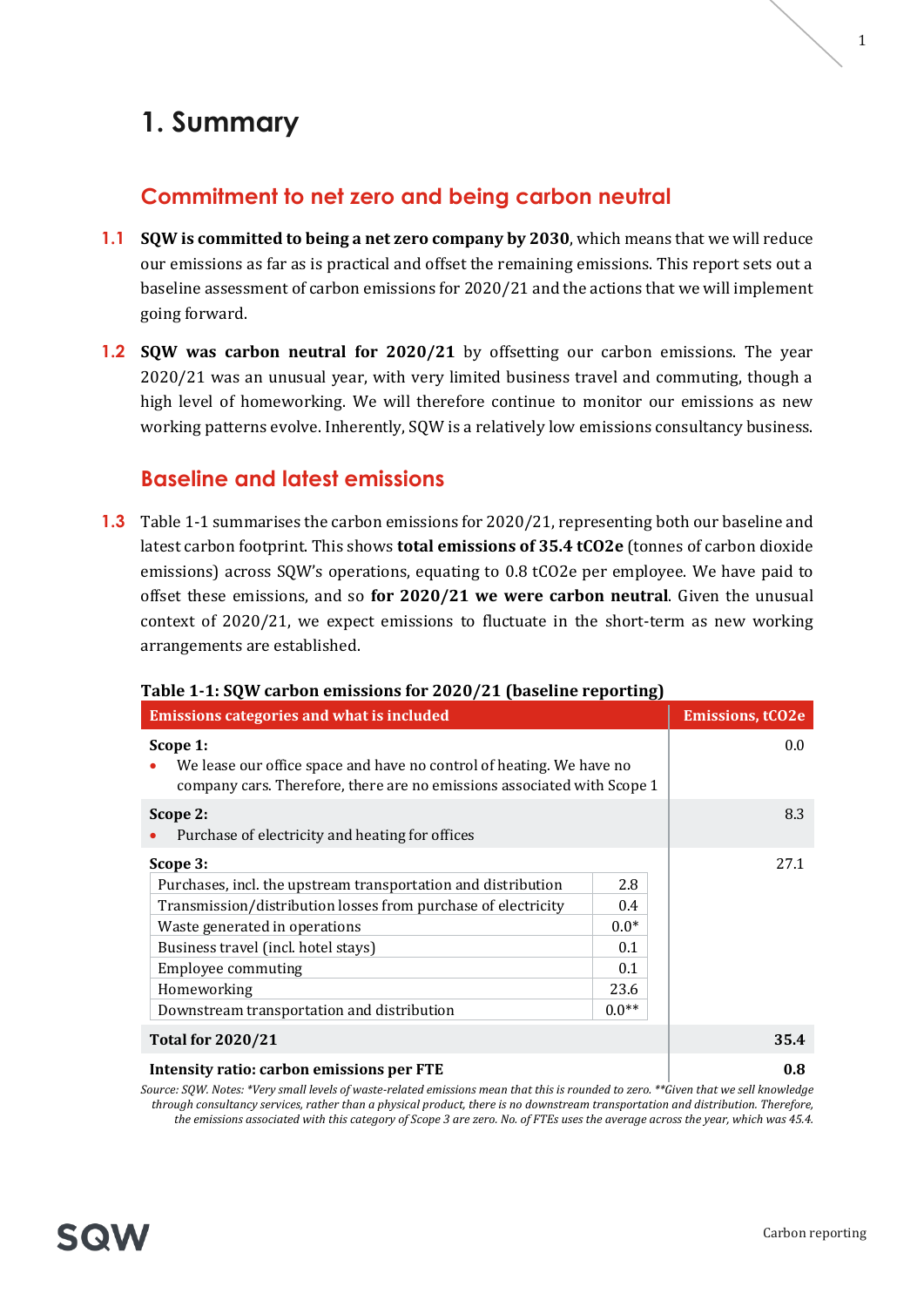#### **Emissions reductions targets**

- **1.4** In setting emissions reductions targets we have been mindful of those areas where we have some degree of control and influence, and also where we have a clear current understanding of our emissions and options to reduce them. As noted above, 2020/21 was an unusual year for SQW's operations, with almost no business travel or commuting and significant homeworking. The former resulted in low emissions, whilst the latter increased our emissions. Therefore, our reported baseline, while accurate, does not reflect a typical year. We therefore expect emissions to fluctuate, and possibly increase, in the short-term as new working arrangements are established. We hope to be in a better position to set targets on these Scope 3 emissions in the future when we have a better reflection of 'steady state' activity, but at this stage we are not able to do so in a sensible way.
- **1.5** The area where we can set emissions targets is in relation to Scope 2, the purchase of electricity and heating for our offices. We know that one of our three offices uses renewable energy. We intend to ensure that all of our offices use renewable energy by 2030, with the result that our Scope 1 and 2 emissions are zero. As an interim target, we intend to reduce Scope 2 emissions by around 50% from the baseline level by 2027 (i.e. by five years from the time of this report). This means that one further office will use renewable energy by 2027 (and that any additional offices also use renewable energy). This will be achieved through influence of our landlords and/or in the role of energy sources in future office move/lease decisions – alongside other factors such as specific location, price, market availability etc.
- **1.6** If achieved, **this change to Scope 2 emissions would reduce our baseline position by around 12% by 2027 and by 23% by 2030.**

#### **Actions**

- **1.7** A full set of actions are set out in section 3. Priority actions for the coming period are to:
	- undertake a more in-depth analysis of emissions associated with homeworking and commuting – this will help us better understand how hybrid working may affect our emissions and what appropriate targets and actions might be
	- where practical and in line with business needs embed low emissions that have been achieved from reduced travel due to the pandemic through online meetings
	- build environmental impacts into office infrastructure decisions and discussions (including with landlords), in particular in relation to energy tariffs, with the ultimate objective that we have zero emissions associated with the electricity and heating of offices by 2030.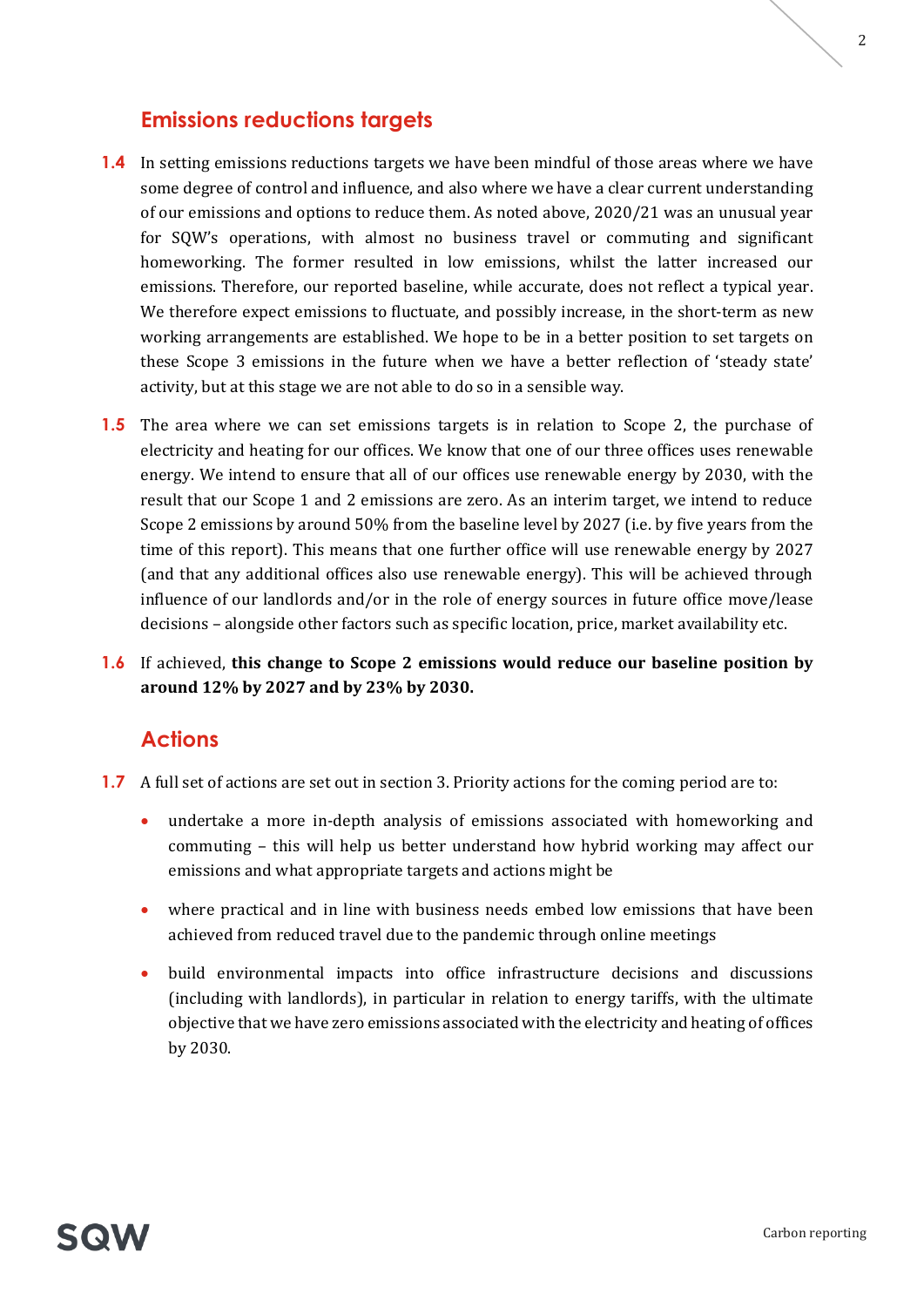## <span id="page-4-0"></span>**2. Assessment**

#### **Scope 2: heating and powering our offices**

- **2.1** SOW has three physical offices, in Edinburgh, London and Manchester. Two employees are also based in the office of one of our sister divisions, in Oxford. The Edinburgh office has a mix of gas and electricity, whilst the London and Manchester offices have only electricity. We know from our landlord of our Manchester office that the electricity is from a 100% renewable energy tariff, and so the emissions from electricity usage are zero. We have been unable to ascertain from landlords in Edinburgh and London the electricity tariffs, and so we have drawn on emissions conversion factors provided in Government guidance<sup>1</sup> for the average of electricity generation. Emissions for the employees based in Oxford are attributable to our sister divisions and so are zero for the purposes of SQW's carbon reporting.
- **2.2** [Table 2-1](#page-4-1) summarises gas and electricity usage across the offices, together the carbon emissions associated with these. This shows **total emissions of 8,277 kg CO2e, which are split evenly across the Edinburgh and London offices**.

|              | <b>Avge FTEs</b><br>for<br>2020/21 | <b>Gas usage</b><br>(kWh) | <b>Elec</b> usage<br>(kWh) | <b>Emissions</b><br>from gas<br>(kg CO <sub>2e</sub> ) | <b>Emissions</b><br>from elec<br>(kg CO <sub>2e</sub> ) | <b>Total</b><br>emissions<br>$\left(\frac{\text{kg CO2e}}{\text{kg CO2e}}\right)$ |
|--------------|------------------------------------|---------------------------|----------------------------|--------------------------------------------------------|---------------------------------------------------------|-----------------------------------------------------------------------------------|
| Edinburgh    | 7.7                                | 17,937                    | 4,092                      | 3,285                                                  | 869                                                     | 4,154                                                                             |
| London       | 18.6                               | N/A                       | 19,417                     |                                                        | 4,123                                                   | 4,123                                                                             |
| Manchester   | 16.6                               | N/A                       | 17,271                     | ۰                                                      | ۰                                                       |                                                                                   |
| Oxford       | 1.7                                | N/A                       | N/A                        | $\bf{0}$                                               | $\boldsymbol{0}$                                        | $\bf{0}$                                                                          |
| <b>Total</b> | 44.7                               | 17,937                    | 40,780                     | 3,285                                                  | 4,992                                                   | 8,277                                                                             |

<span id="page-4-1"></span>**Table 2-1: Usage and emissions associated with electricity and gas for SQW offices**

*Source: SQW analysis*

*Notes: Gas and electricity usage for Edinburgh are estimated based on the costs due to us provided by the property's landlords. The London office usage is estimated based on breakdowns provided by the landlords that do not match to our own April-March reporting cycle. Manchester electricity usage is estimated based on actual use data per FTE from London. The Manchester office is on a 100% green tariff, and so emissions are zero. Oxford's emissions are excluded as the office is included within our sister divisions. Emissions are calculated based on usage and the emissions conversion factors provided in Government guidance for natural gas (gross CV factor is 0.18 kgCO2e per kWh) and electricity generated (factor is 0.21 kgCO2e per KWh) from <https://www.gov.uk/government/publications/greenhouse-gas-reporting-conversion-factors-2021>*

## **Scope 3**

- **2.3** For Scope 3 we have identified the following sources of emissions as being the main ones associated with our operations and supplies:
	- Purchases of ICT equipment & running of servers and other office purchases (including the upstream transportation and distribution)

<sup>1</sup> Se[e https://www.gov.uk/government/publications/greenhouse-gas-reporting-conversion-factors-](https://www.gov.uk/government/publications/greenhouse-gas-reporting-conversion-factors-2021)[2021](https://www.gov.uk/government/publications/greenhouse-gas-reporting-conversion-factors-2021)

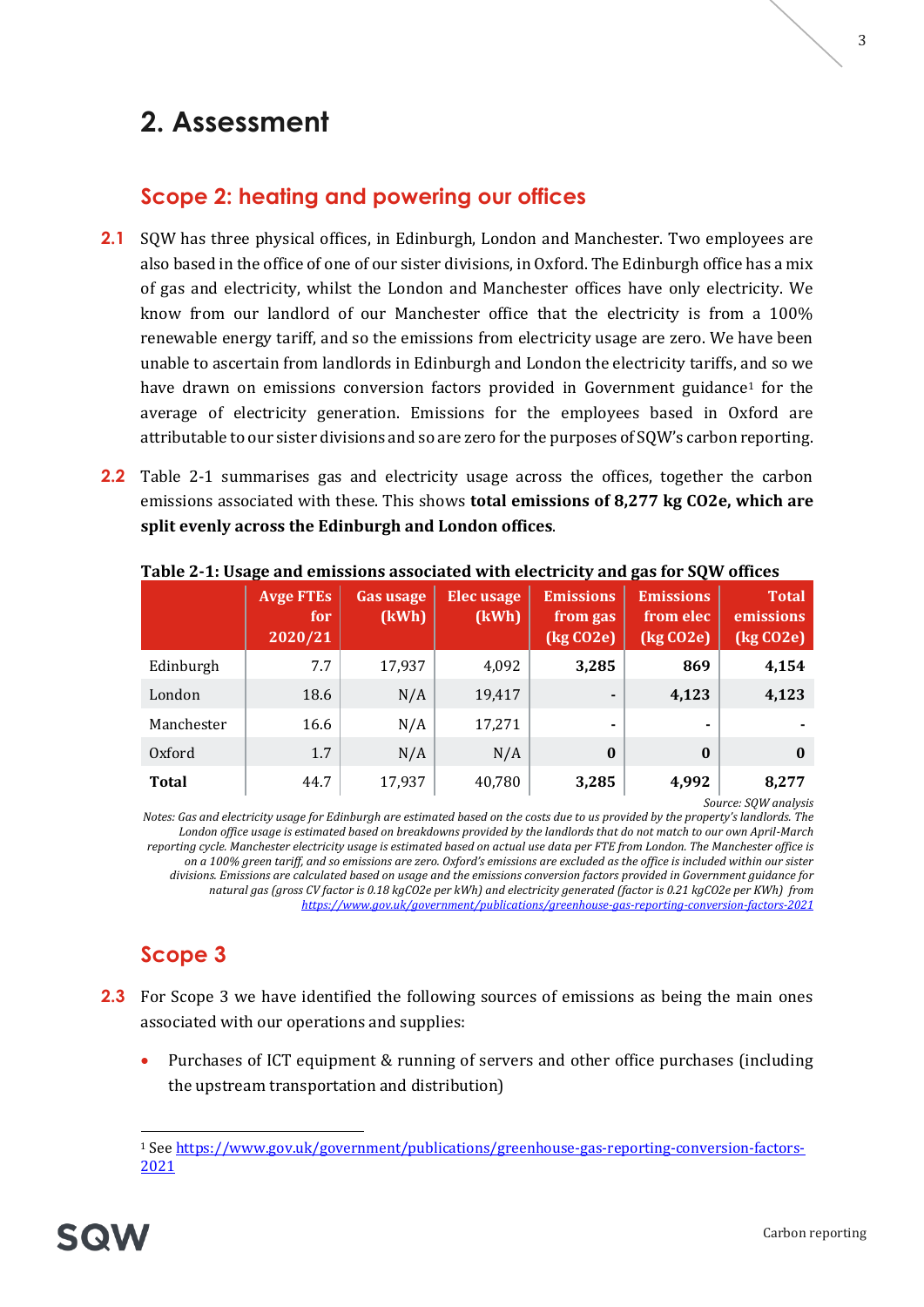- Transmission and distribution loss from the purchase of electricity for our offices
- Waste generated in operations
- Business travel, including hotel stays
- Employee commuting
- Homeworking (i.e. emissions associated with additional power and heating used by staff in the course of working from home).
- **2.4** Given that we sell knowledge through consultancy services, rather than a physical product, there is no downstream transportation and distribution. Therefore, the emissions associated with this category of Scope 3 are zero. Indeed, the transport/distribution component of consultancy is through business travel.

### **Purchases of ICT equipment & running of servers and other office purchases (including the upstream transportation and distribution)**

- **2.5** The purchases of ICT equipment and the running of key hardware off site (i.e. our servers, which are based in specialist datacentres) are important sources of our carbon emissions.
- **2.6** We have four servers off site, and we share these with our sister divisions. Data from Dell indicates that the carbon emissions of the full lifecycle of these servers (including manufacture, transportation and distribution, operations and end of life) are 31,790 kg CO2e. Based on an assumed lifespan of four years and the fact that 30% of the emissions are attributable to SQW (with the remaining 70% attributable to our sister divisions), **we estimate a single year of emissions for these servers to be 2,398 kg CO2e.**
- **2.7** Our ICT purchases in 2020/21 were for five laptops and 13 other items (e.g. headsets, keyboards, webcams). Based on the estimated weight of these items (18kg) and conversion factors for the supply of ICT related equipment including transportation and distribution (24.865kg CO2e per kg of ICT equipment2), **we estimate emissions for these ICT items to be 448 kg CO2e.**
- **2.8** Other office purchases principally related to stationery suppliers. In 2020/21, these were negligible due to the COVID-19 pandemic – we monitor our purchase of paper as an indication of this, and no paper supplies were purchased at all. We have therefore assumed zero emissions for other office purchases.
- **2.9 Therefore, the total emissions for purchases, including upstream transportation and distribution, are 2,845 kg CO2e.**

<sup>2</sup> Government emissions conversion factors indicate 24,865 kg CO2e per tonne of ICT equipment.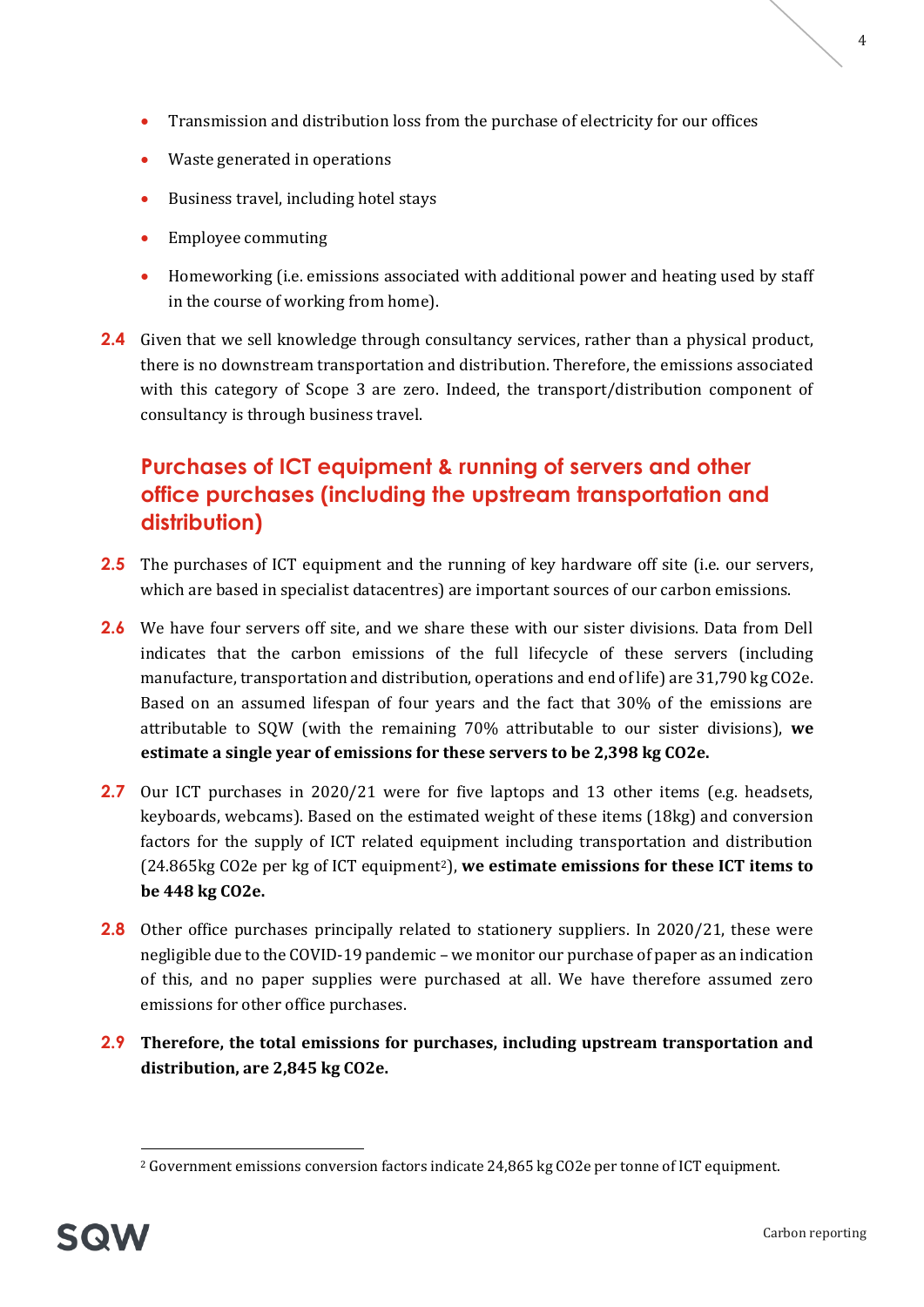#### **Transmission and distribution loss from electricity**

- **2.10** In purchasing electricity to power our offices, there are losses in its transmission and distribution – i.e. more electricity needs to be generated than we actually use. These losses are associated with further emissions.
- **2.11** Based on the electricity usage of our Edinburgh and London offices (Manchester is excluded given that it is on a 100% renewable tariff), **we estimate the carbon emissions associated with these losses to be 442 kg CO2e** (0.019 kgCO2e multiplied by 23,509 kWh electricity purchased3).

#### **Waste generated in operations**

- **2.12** Based on nominal assumptions for recycling and waste in our offices (at 50kg of each), **we estimate emissions from office waste to be 24 kg CO2e4:**
	- 50kg of waste at 0.467 kgCO2e per kg = 1 kgCO2e
	- 50kg of recycling at 0.021 kgCO2e per kg = 23 kgCO2e.

#### **Business travel**

- **2.13** In 2020/21 there was very limited business travel as a result of the COVID-19 pandemic. As a result, the associated carbon emissions were very low compared to a 'normal' year. [Table 2-2](#page-6-0) shows the mileage by mode of travel and the carbon emissions associated with these. This shows total **carbon emissions associated with business travel at 148.6 kg CO2e**.
- **2.14** There were no hotel stays during the year.

#### <span id="page-6-0"></span>**Table 2-2: Carbon emissions associated with business travel**

| <b>Mode</b>  | Mileage          | kg CO <sub>2</sub> e per<br>mile | kg CO <sub>2</sub> e |
|--------------|------------------|----------------------------------|----------------------|
| Rail         | 502              | 0.06                             | 28.7                 |
| Taxis        | 8                | 0.34                             | 2.7                  |
| Own car      | 425              | 0.28                             | 117.3                |
| Flights      | $\boldsymbol{0}$ | 0.25                             | 0.0                  |
| <b>Total</b> |                  |                                  | 148.6                |

*Source: SQW analysis*

*Notes: The assumptions for emissions per mile have been derived from Government guidance using assumptions for "national rail", "regular taxi", "average/unknown" vehicle type for car, and "short haul to/from UK" for flights - see <https://www.gov.uk/government/publications/greenhouse-gas-reporting-conversion-factors-2021>*

<sup>&</sup>lt;sup>3</sup> The calculation uses the appropriate Government emissions conversion factors.

<sup>4</sup> The coefficients used below are from Government emissions conversion factors for general refuse and paper/cardboard recycling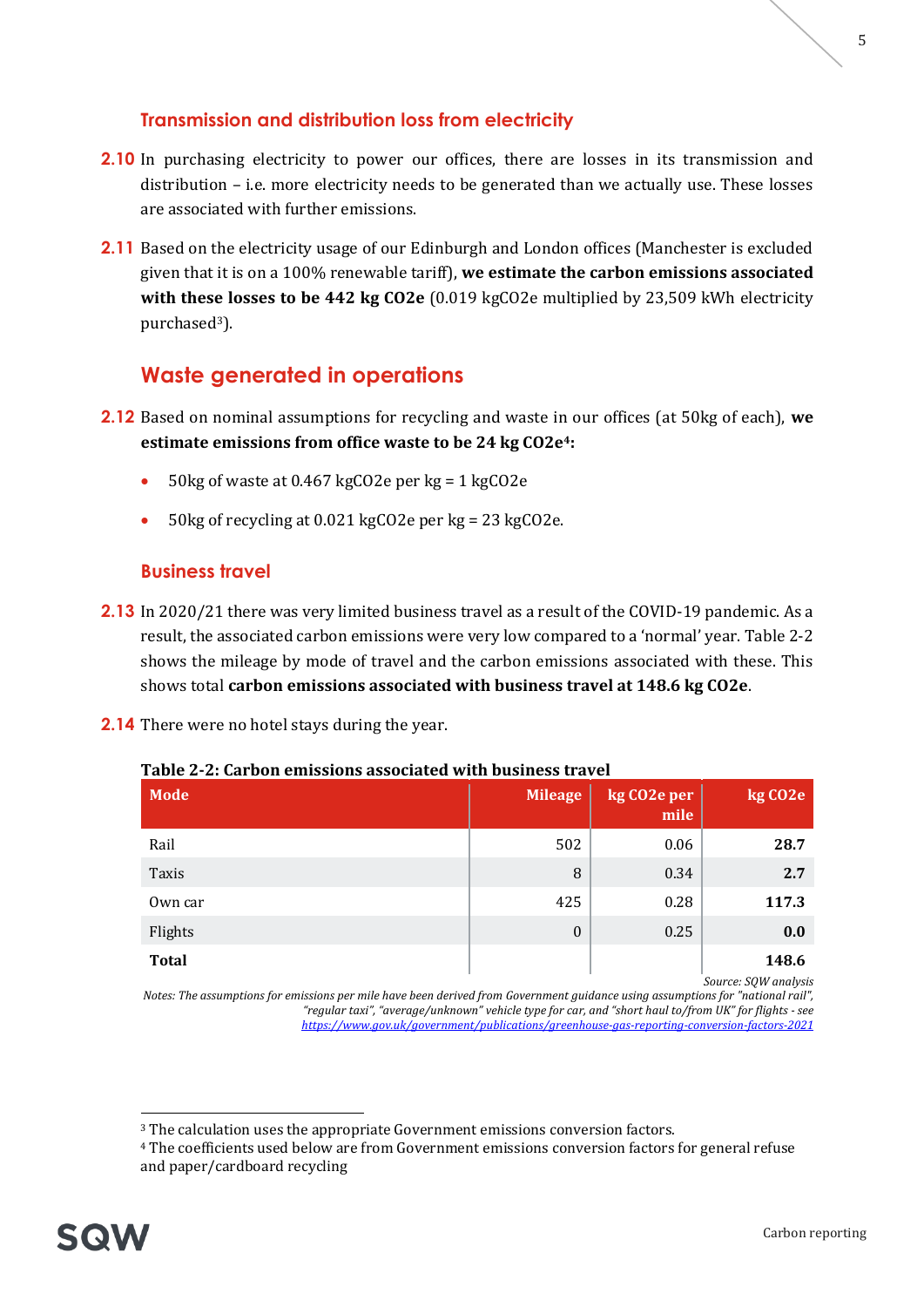#### **Employee commuting**

- **2.15** There was minimal office occupancy in 2020/21 due to the COVID-19 pandemic, and so commuting was very low. A calendar log was kept for the London office in response to the pandemic, and from this we know that there were 54 person days in the office for 2020/21. We have used cautious assumptions of a 15km commute (there and back) for this occupancy using the London underground<sup>5</sup>. Based on conversion factors in Government guidance<sup>6</sup>, this results in **23 kg CO2e associated with commuting to/from the London office** (810km multiplied by 0.028 kg CO2e/km).
- **2.16** We do not have data on occupancy in our Edinburgh and Manchester offices for 2020/21, though we know that there was most 'demand' for office space for London-based staff during the pandemic. Therefore, we have assumed that London commuting made up half of all commuting across the firm. For the other half, we have assumed travel by national rail, reflecting that many staff travel by public transport7. Using conversion factors from Government guidance this results in estimated emissions of **29 kg CO2e associated with commuting to/from the Edinburgh and Manchester offices** (810km multiplied by 0.035 kg CO2e/km).
- **2.17** In future years we will collect more specific data on employee commuting.

#### **Homeworking**

- **2.18** There was considerable homeworking during 2020/21, with an estimated 99% of working days carried out at home. Based on the number of FTEs, working days and an assumption of eight hours per day, this results in 81,843 working hours spent at home (45 FTEs for 228 working days \* 99%).
- **2.19** We have used assumptions to estimate what this means in terms of additional usage of electricity and energy for home heating, and [Table 2-3](#page-8-0) summarises the calculations. This indicates **carbon emissions of 2,607 kg CO2e from the use of electricity** and **carbon emissions of 21,024 kg CO2e from additional heating of homes.** The assumptions we have used may be on the cautious side, as we have not taken account of green energy tariffs. We will undertake research with staff in future years to undertake a more specific assessment.

<sup>5</sup> In practice, some of those commuting walk or cycle, and so the actual emissions are likely to be lower.

<sup>6</sup> <https://www.gov.uk/government/publications/greenhouse-gas-reporting-conversion-factors-2021>

<sup>7</sup> In practice, it may be a combination of rail, light rail and bus.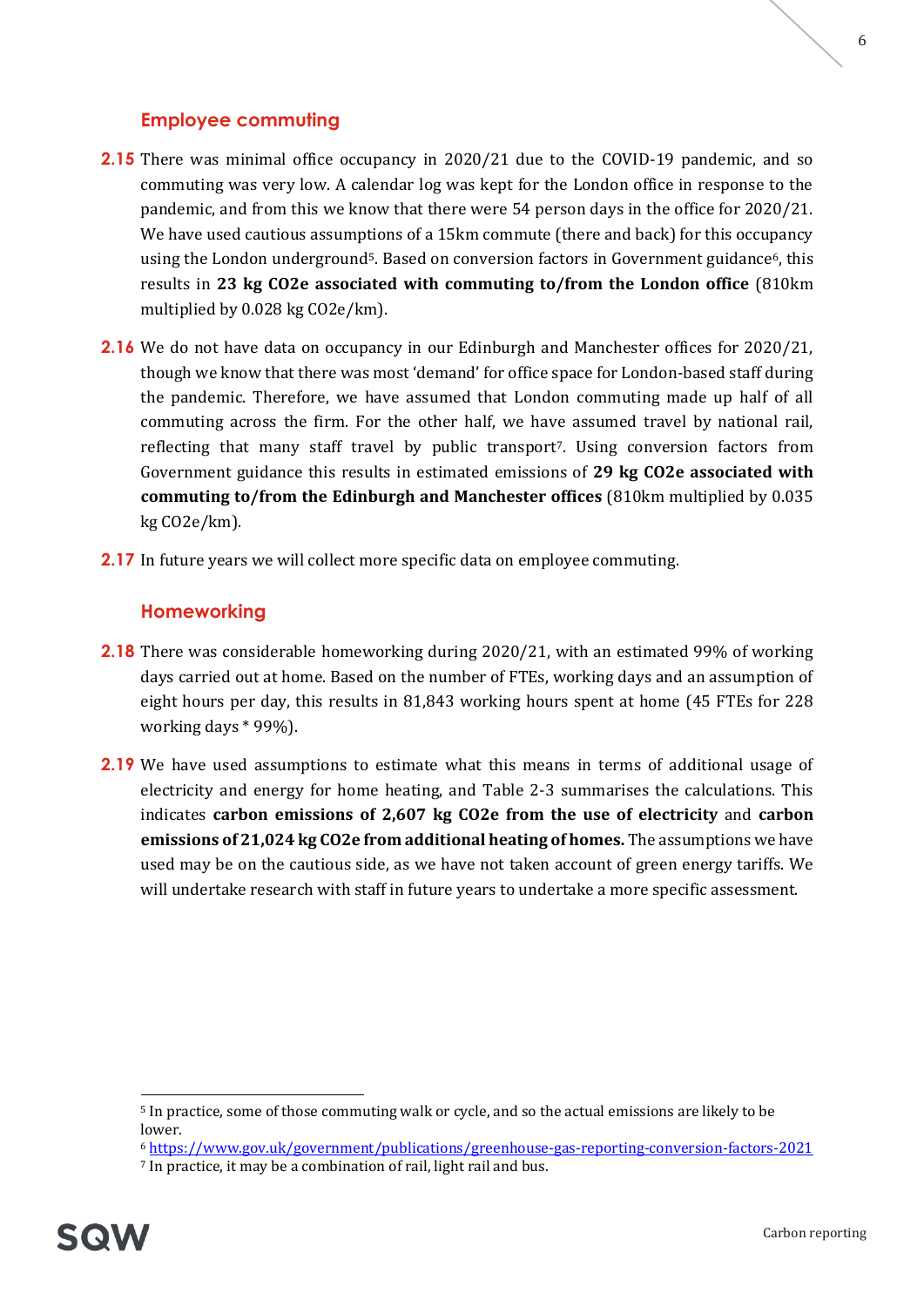| <b>Source</b>                          | <b>Calculation</b>                                                                                                                                                                                                                                                                                                                                                                                                                                                                                                                                                                                                   |
|----------------------------------------|----------------------------------------------------------------------------------------------------------------------------------------------------------------------------------------------------------------------------------------------------------------------------------------------------------------------------------------------------------------------------------------------------------------------------------------------------------------------------------------------------------------------------------------------------------------------------------------------------------------------|
| Electricity for<br>ICT and<br>lighting | Electricity use per hour = 0.15 kW (source: Ecoact, 2020, Homeworking emissions<br>White Paper)<br>Total electricity usage = $12,276$ kWh (i.e. 81,843 hours $*$ 0.15 kW)<br><b>Carbon emissions = 2,607 kg CO2e</b> (using conversion factors for electricity<br>generation from Government guidance)                                                                                                                                                                                                                                                                                                               |
| Energy use<br>from heating             | % additional people heating their home = $85\%$ (i.e. for 15% there would be<br>heating for other occupiers anyway)<br>% extra time heating = 66% of working hours (i.e. to take account of residual heat<br>from morning/evening heating anyway)<br>% of the year using heating = $50\%$ (i.e. Oct-March)<br>Energy use per working hour with extra heating $=$ 5 kW (source: Ecoact, 2020)<br>Total energy usage = 114,784 kWh (i.e. 81,843 hours * 85% * 66% * 50% * 5 kW)<br><b>Carbon emissions = 21,024 kg CO2e</b> (assumes all gas, and uses conversion<br>factors from Government guidance for natural gas) |
|                                        | Source: SQW analysis                                                                                                                                                                                                                                                                                                                                                                                                                                                                                                                                                                                                 |

#### <span id="page-8-0"></span>**Table 2-3: Calculation of carbon emissions from homeworking**

#### **Breakdown of emissions sources**

**2.20** [Figure 2-1](#page-8-1) sets out the breakdown of carbon emissions by source. This shows that the majority (65%) of our emissions for 2020/21 were due to homeworking, followed by 25% from the heating and power for offices, and 8% from ICT purchases/operations. Business travel and commuting made up around 1% in total, though would be expected to be larger in a 'normal' year. In light of the context around 2020/21, this is not very surprising – for 99% of working hours, staff were working from home. We expect that this breakdown will change in future years as new working arrangements become established, with the expectation of more commuting and business travel. It also indicates the usefulness of understanding more about the emissions associated with homeworking.



<span id="page-8-1"></span>**Figure 2-1: Breakdown of sources of carbon emissions 2020/21**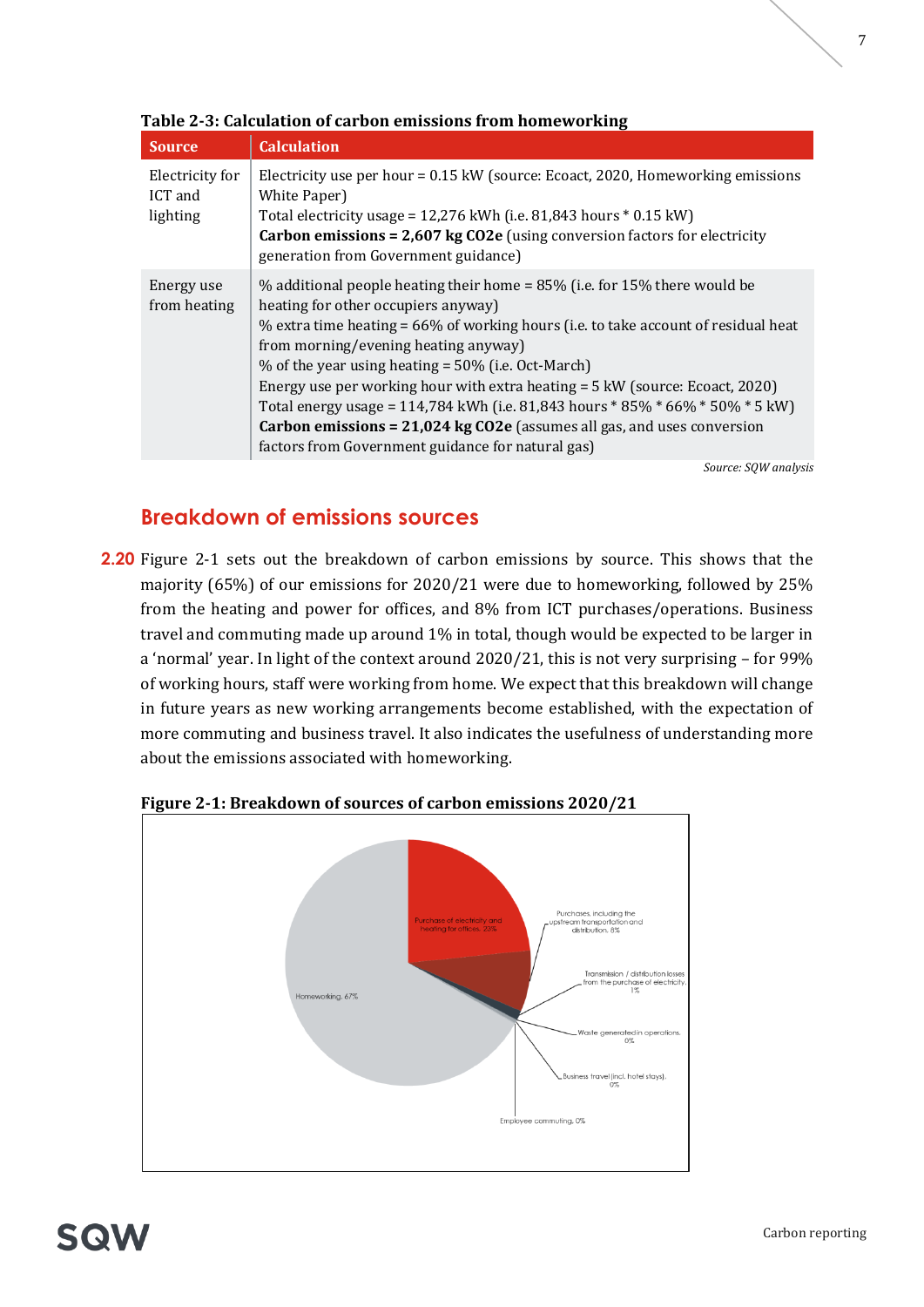## <span id="page-9-0"></span>**3. Targets and actions**

- **3.1** As noted in the first section, 2020/21 was an unusual year for our operations, and so we will monitor our emissions closely. That said, if the emissions remain around the level seen in 2020/21 (or increase only modestly as we begin to travel more – which we are expecting) **we will continue to pay to offset our residual emissions in order to continue to be carbon neutral**. Achieving net zero, whereby we reduce our emissions as far as is practical, will need to take account of the following areas:
	- reducing emissions associated with office heating and power
	- determining where we can reduce emissions associated with our purchases and running of ICT equipment
	- actions that we can implement that can minimise our indirect emissions through business travel, employee commuting and homeworking.
- **3.2** At this stage we have set a target to ensure that all of our offices use renewable energy by 2030, with the result that our Scope 1 and 2 emissions are zero. As an interim target, we intend to reduce Scope 2 emissions by around 50% from the baseline level by 2027 (i.e. by five years from the time of this report). This means that one further office will use renewable energy by 2027 (and that any additional offices also use renewable energy). This will be achieved through influence of our landlords and/or in the role of energy sources in future office move/lease decisions – alongside other factors such as specific location, price, market availability etc.
- **3.3** If achieved, **this change to Scope 2 emissions would reduce our baseline position by around 12% by 2027 and by 23% by 2030.**
- **3.4** Targets in relation to Scope 3 emissions will be set when we have more data on our emissions once new working arrangements are established.

#### **Key actions for 2021 and 2022**

- **3.5** The priority actions for us for the coming period are to:
	- undertake a more in-depth analysis of emissions associated with homeworking and commuting
	- where practical and in line with business needs embed low emissions that have been achieved from reduced travel due to the pandemic through online meetings
	- build environmental impacts into office infrastructure decisions and discussions (including with landlords), in particular in relation to energy tariffs (with the ultimate objective that we have zero emissions associated with the electricity and heating of offices by 2030).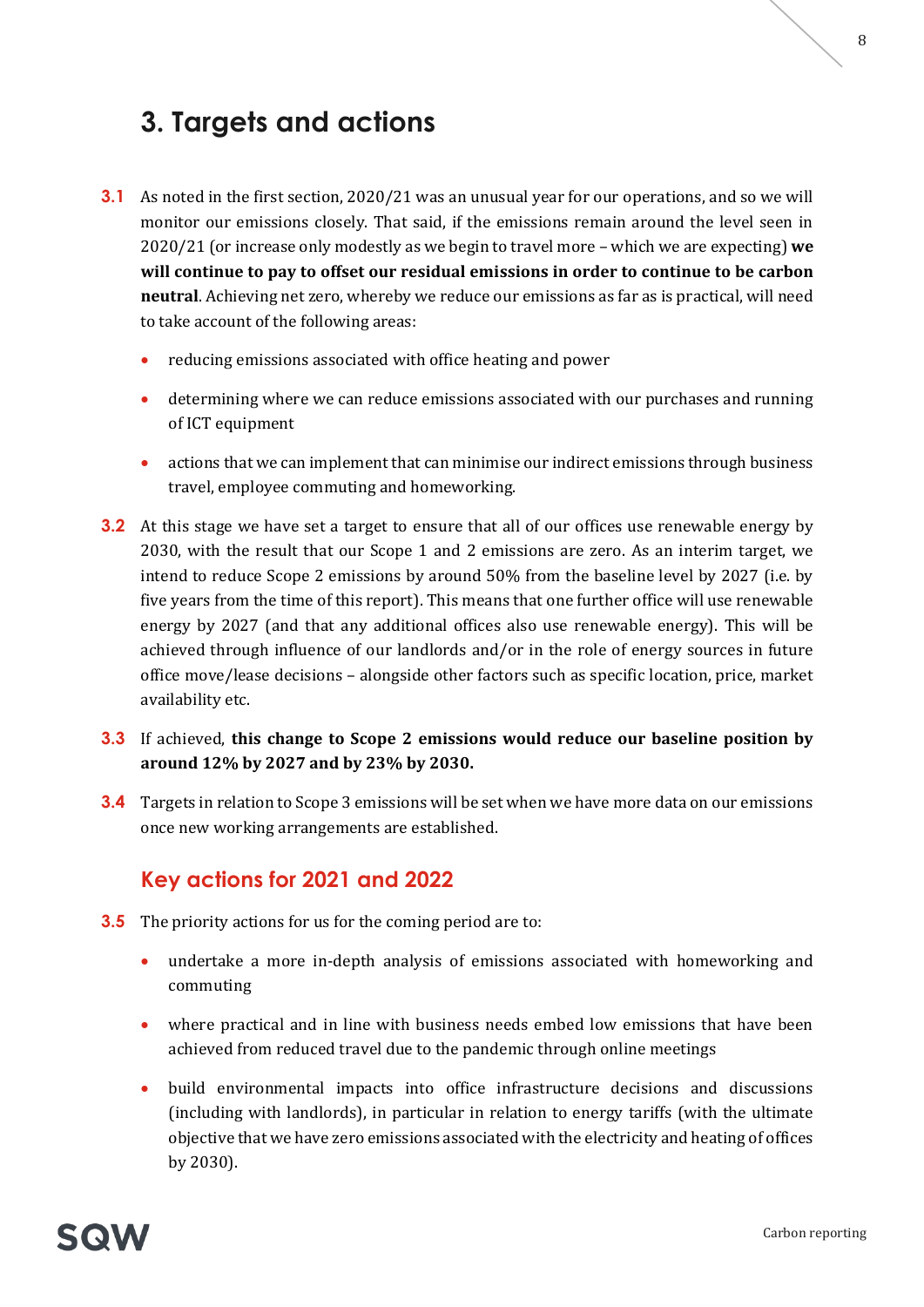#### **Medium and longer-term actions and considerations**

- **3.6** The assessment points to two further considerations:
	- Our central servers and ICT equipment may be key sources of carbon emissions. This raises issues around the potential reductions that could be achieved through moving to cloud based ICT solutions, and potential more marginal savings from seeking to lengthen the life of ICT equipment (within business requirements).
	- Hybrid working may have implications for our carbon footprint, and so better understanding of the sources of emissions will be useful in identifying further actions.

#### **Ongoing actions**

**3.7** SOW has an Environment Policy, and this includes a series of ongoing actions that we take to minimise our impact on the environment. These are summarised as follows:

#### **Minimise energy use and carbon impact**

- **3.8** Within the practical constraints that our offices are in multi-tenant buildings managed by external parties, we will:
	- use low power consumption electrical devices wherever feasible
	- encourage all staff to take responsibility for switching off lighting, computers, screens and other electrical equipment when not in use
	- ensure that all light bulbs that need replacing are replaced with energy-efficient bulbs wherever feasible so to do.

#### **Commuting**

- **3.9** The company is committed to reducing air pollution and energy use by minimising the need for car usage by its staff in commuting. We will:
	- continue to use office locations that are very well served by public transport
	- offer interest-free rail travel season ticket loans to all permanent employees
	- encourage cycling to work where possible, through participation in the government's Cycle to Work scheme.

#### **Travel for project and corporate reasons**

**3.10** In relation to travel and meetings, for both clients and internally, we will: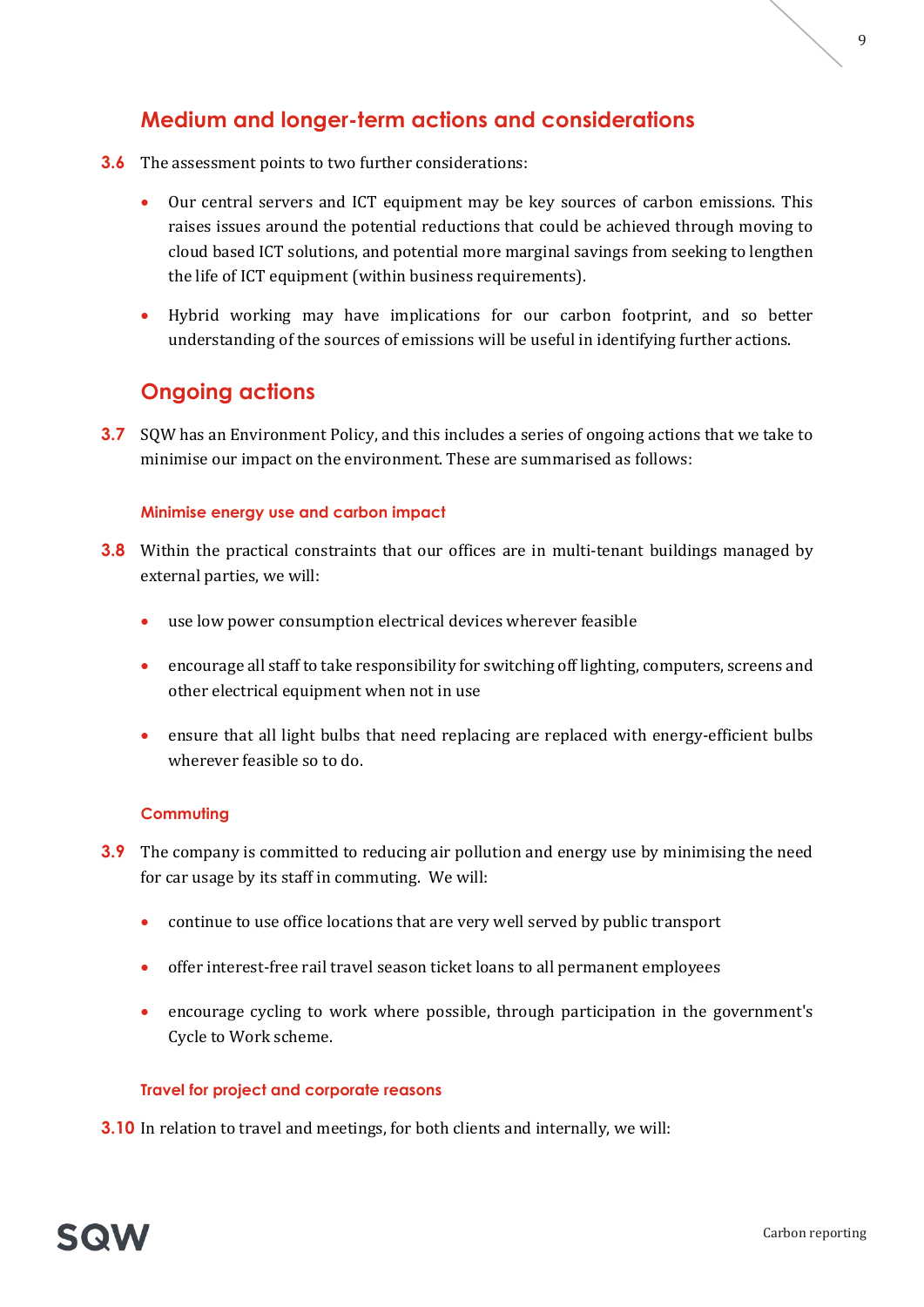- 10
- encourage clients to use online meetings rather than face to face meetings where appropriate, recognising that at times face to face meetings will be required
- encourage staff to walk, cycle or use public transport as far as practical when travel is required on a project (as opposed to travelling by car or aeroplane)
- pay a mileage allowance for business travel on bicycles (except commuting) and an enhanced car mileage allowance where two or more employees travel in a car on business (except commuting).

#### **Reduce material waste and maximise recycling**

- **3.11** We procure a range of goods and services for use in our business activities, particularly stationery and printing consumables. We will:
	- encourage staff to recycle paper and cardboard waste through provision of recycling bins
	- recycle 100% of our printer and photocopying toner cartridges
	- ensure that all redundant furniture is re-used or recycled where possible, by selling it on, giving it away, or recycling it
	- ensure that redundant ICT equipment has any data securely wiped, and is re-used where possible within the wider SQW Group, or otherwise disposed of in accordance with the Waste Electrical and Electronic Equipment Directive
	- minimise use of paper by encouraging staff to move towards predominantly electronic file storage and use
	- where paper is used, minimise printing requirements by encouraging double-sided and two-pages-per-sheet printing where appropriate and continuing to move towards predominantly electronic file storage
	- avoid using single use plastics as part of office supplies as far as possible (e.g. plastic drinks bottles; individually wrapped food products; and plastic straws and cutlery) by identifying these and making specific requests to suppliers or seeking alternative suppliers where this is practical
	- aim to recycle a wider range of waste products from office life each year, as far as is practical (e.g. cans, plastic bottles, etc.) through local refuse collections.